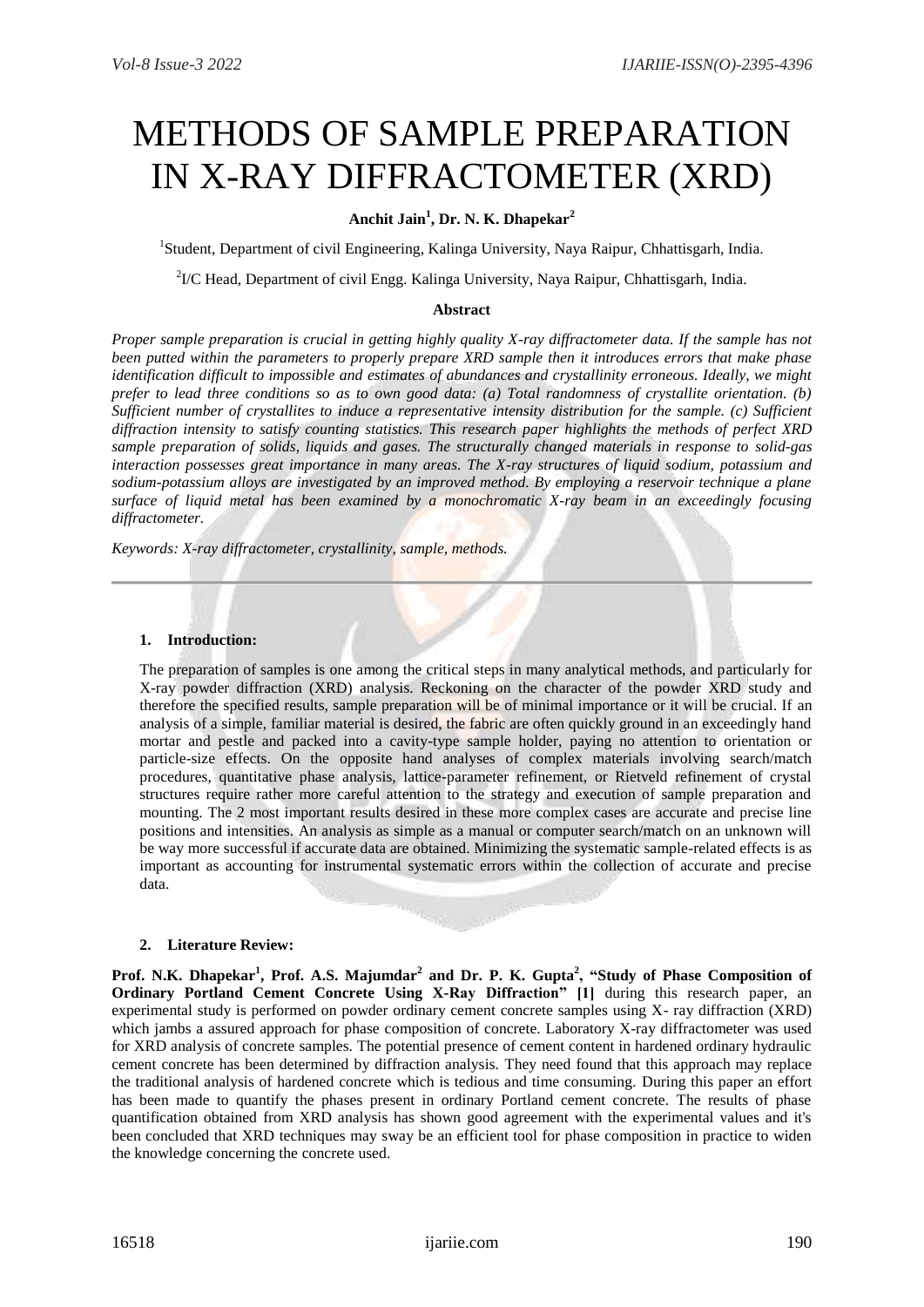**Paul Monceyron Røren<sup>1</sup> , Kristoffer W. B. Hunvik<sup>2</sup> , Vegard Josvanger<sup>3</sup> , Ole Tore Buseth<sup>4</sup> and Jon Otto Fossum<sup>4</sup> "Controlled Sample Environment for studying solid– gas interactions by in situ powder X-ray diffraction" [2]** during this research paper, a cell of sample for X-ray diffraction studies in powder form with in place applied pressure and control of temperature is incontestable. The cell relies on a previously reported design and consists of a glass or quartz capillary glued into a Swagelok weld gland; this configuration can inhibition to 100 bar (1 bar = 100 KPa). The cell is placed connected with a copper plate for control of temperature between -30 and 200C. This can be often achieved by Peltier elements, heat cartridges and a refrigerated circulating bath. Commissioning tests were performed during a custom-made small/wide-angle Xray diffractometer at the Norwegian University of Science and Technology. The system is well portable to synchrotron facilities.

**Prof. N. K. Dhapekar<sup>1</sup> and Prof. D. M. Chopkar<sup>1</sup> "Structural Health Monitoring of Ordinary Portland Cement Concrete Structures Using X-Ray Diffraction" [3]** In Ordinary Portland cement concrete structural health monitoring has significant interest in life questions of safety. This approach of structural health monitoring by XRD has been observed as an alternate to numerous instrumentation methods. During this paper using advance software package it absolutely was possible to urge reliable results of phase composition and compressive strength of cement concrete structure. Because the standard assurance of concrete structures is more and more becoming an important concern, the authors are concluded that diffraction technique incorporates a large prospective to grapple up with such concerns without detriment of the structural members and influencing the structures in satisfactory condition for the client. This method can also be applied to concrete mixes which contains aggregate or admixtures and liberate soluble silica under the condition of the analysis like slag, sodium, silicate etc.

### **3. Methodology:**

### **a) Hand Grinding:**

Usually powdered XRD samples are prepared by hand grinding employing a mortar and pestle. The mortar and pestle is created out of a variety of materials like agate, corundum, or mullite. The kind of employed material will depend upon the hardness of the sample compared to the material of the mortar and pestle and whether contamination introduced by the grinding medium will effect subsequent interpretations of knowledge. Typically samples are ground under a liquid medium like ethanol or methanol to attenuate sample loss during grinding and to mitigate structural damage to the phases in sample which is able to be caused by grinding. It can however be tedious and physically demanding handy grind samples, especially if sample is extremely hard or has other physical properties making it difficult to grind.

### **b) Mechanical Grinding:**

Though it's possible at hand grind a sample to 1 μm, as mentioned above, it's tedious and difficult. Mechanical grinders are an exquisite because of grind the sample to grain sizes approaching 1 μm for quantitative XRD work. This can be through with shatter boxes or ball mills, but both of these produce an oversized particle size distributions. McCrone Mills are the most effective to provide both small grain sizes and narrow size distributions. They include a Teflon cup holding pellets manufactured from either agate corundum, or tungsten carbide which is then loaded into a holder that shakes the pellets at a high frequency for a set amount of your time. Again, a liquid medium like ethanol is used to chop back lattice stain during milling. The draw backs of this method is simply a little low amount of sample are processed and there's always slightly bit of contamination  $(< 1$  wt. %).

### 4. **Conclusion and Practical Applications:**

- Laboratory XRD can be effectively used for qualitative phase composition analysis of a sample which determines the relative amounts of phases in a mixture by referencing the relative peak intensities.
- Finely grinded powder sample indicates crystalline size and macrostrain by peak broadening and also helpful in measuring other defects by analysing peak shapes and peak width.
- It can be widely used to determine unit cell lattice parameters, index positions and also bravais lattice symmetry. Lattice parameters can alter and thus gives statics about alloying, doping, strains etc.
- XRD is useful in determining residual stress and residual Strain or macrostrains.
- Better sample provides satisfactory results of crystal structure by rietveld refinement of the entire diffraction pattern.